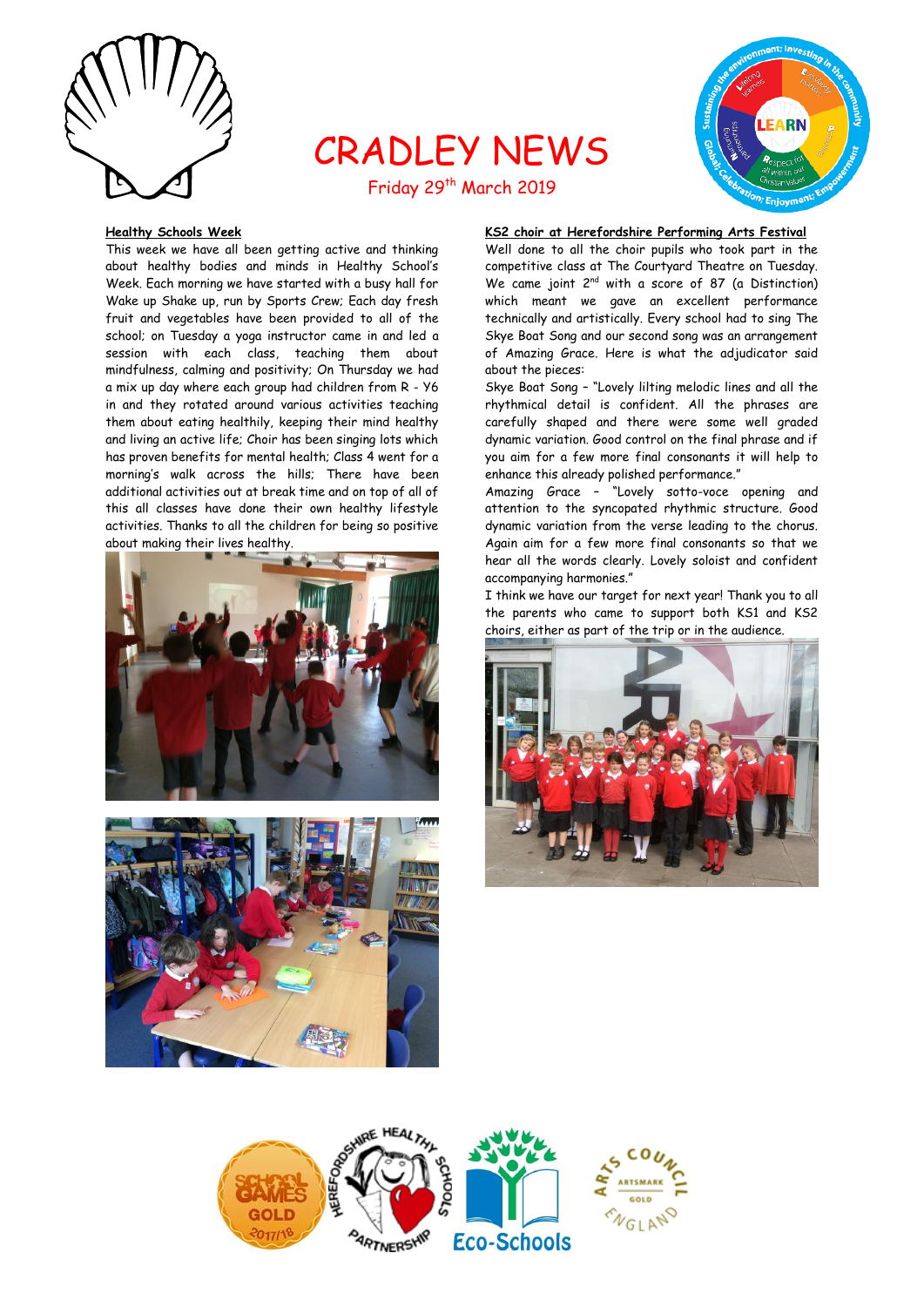### **Class 4 trip to British Camp**

On Monday, Class 4 went on a trip to British Camp, to explore the Iron Age hillfort. Initially, we walked away from British Camp up Black Hill. This gave us a brilliant view of British Camp's shape and we were also able to look at Midsummer's Hill from there. After this, we headed for Clutter's cave, where we learned different legends from the area. Finally we set off for the summit of British Camp, thinking about the number of people who would have lived there and how they survived.



# **Digital Leaders Conference**

On Wednesday, the four Digital Leaders went to Hampton Dene for the Digital Leaders Conference. The conference started with a presentation from us about the things that we have been doing in school, particularly focusing on the vlogs we have been creating for the Spring Garden Show. After this, we looked at a few different apps and thought about how to best utilise the learning from each one, which we are able to share when we get back to school. We looked at what the chief medical officer advises for young people's screen time and thought about advice we would offer to parents and children to support this, creating an advice video using Clips App. Finally, we listened to an Apple expert talk about Garage Band and learned how to support English learning through this app. We are hoping to run a staff meeting to teach the teachers some of the things we have learned in the near future.





# **KS2 Choir at Hereford Cathedral**

It's been a busy week for the KS2 choir! On Wednesday night we took part in singing Faure's Requiem with lots of other primary schools at Hereford Cathedral alongside Hereford Cathedral School Choir. We are extremely proud of everyone who took part as this was not an easy song and was a real education for us. We particularly loved singing with the orchestra. A big thank you to Mr Evans – Music Director at Hereford Cathedral School – who came out to Cradley two Fridays in a row to rehearse with us. We had lots of fun learning to sing this. What a great experience!

Thank you to Mrs Paton and Mr Robb for giving the KS2 choir two fabulous experiences this week.



### **FOCS**

FOCS are running the Easter Colouring Competition again this year. The children should have received their colouring form already. We are asking pupils to colour in an Easter Scene using bright spring colours then hand them back into School by Friday 5<sup>th</sup> April to enter the competition. It is only £1 per entry. Every child who enters will receive a small prize. The winner from each year group will get an Easter Egg. All prizes will be given out by 12th April. Please support the school by entering the competition.

We had a very productive meeting last week at the newly refurbished Red Lion. If anyone wants a copy of the minutes, please speak to Sarah Jeffries or Reception and

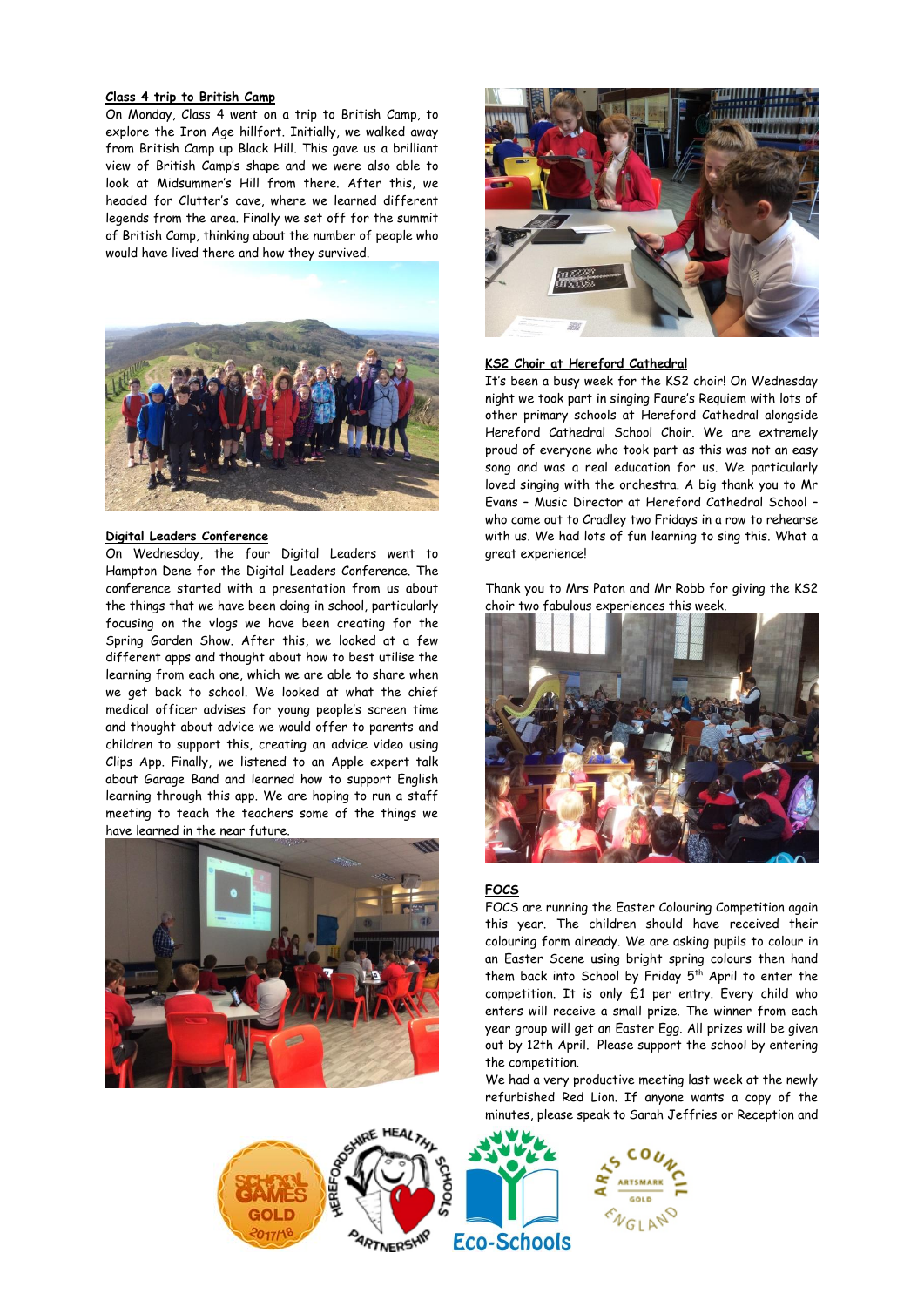we can email them to you. We are desperately looking for volunteers to help with various activities coming up over the next few months. We are looking for people to help with the Friday Tuck Shop - there will be a rota so that no one has to commit to looking after it every week. We also need people to help start organising the Summer Fair - if volunteers can each take on a small job, then we can quickly and effectively plan a fantastic fun afternoon for all the students. Sadly, we've had to cancel two fundraising events already this year due because of a lack of volunteers.

The next FOCS meeting will be W/C 8th April at the Red Lion.

# **Clubs**

Just a reminder that all clubs will finish by Friday 5<sup>th</sup> April.

# **Parish Council Big Spring Clean**

The Spring Clean is planned for Saturday 6th April between 10 am - 2pm. Anyone can turn up and help and litter pickers, bags, gloves and hi-vis jackets will be available to borrow.

You can litter- pick at any time between 10am and 2pm, for half- an-hour or longer, from anyone of our three bases: Storridge Village Hall, Cradley School or Chapel Lane Recreation Ground. This is a nationwide event promoted by the Keep Britain Tidy Group and run with support from Herefordshire County Council, The great Herefordshire Spring Clean, [www.herefordshire.gov.uk](http://www.herefordshire.gov.uk/) an[d www.keepbritaintidy.org.uk](http://www.keepbritaintidy.org.uk/)

### **Nursery**

This week in Nursery we have visited France and on Monday Mrs Robb started off our busy week by teaching us some French. Mrs Robb also bought us some croissants for our snack! In P.E. we played parachute games and danced to our favourite song 'Party Freeze'. Our story of the week has been 'Monkey Puzzle' and we have all enjoyed moving like different jungle animals around Nursery. We have decorated cupcakes and made cards for Mothering Sunday. On Thursday we planted some seeds for the Spring Garden Show and joined Class 1 for our weekly dance session. To finish off our week in France we baked our own croissants with Carol.



### **Class 1**

It has been a real mix up week this week! It has given us opportunities to work one-to-one on reading, spelling and Maths in both year groups. In RE we have been learning about Lent and why we give things up at Lent in the run up to Easter. We have done lots of physical exercise, talked about the importance of balancing activities with well-being and sleep. We've made the most of the sunshine and discussed why being outside is so important to our healthy bodies and minds. Mix up day was fun as we had the chance to work with older children in our school. Next week we shall look forward to learning about Easter and ways in which we celebrate it and why.

# **Class 2**

This week in Class 2 we have been thinking about Easter in our RE lessons. We made woven palm leaves and collages of the Last Supper. We also thought about which colour might represent different feels. In Maths Year 2 have been solving multiplication problems and Year 1 have been comparing numbers. In English, Year 2 have been writing letters to the zoo and Year 1 have been focusing on phonics, grammar and spelling.

# **Class 3**

Our final week of swimming was great fun because at the end, Wendy threw in the floats and other fun stuff and the children had a blast! Well done to those who passed their tests and earned their certificates. The children (who were not involved in choir!) have also enjoyed Healthy School Week, waking and shaking each morning, stretching out in Yoga, making Fortune Tellers with a twist (full of healthy facts) and having a Mix Up Morning. In English they have been working on Kennings and in Maths they have been checking out compact multiplication.

# **Class 4**

Class 4 have had a wonderfully busy week this week, we had a fantastic walk in the beautiful sunshine on the hills on Monday, and showed what we had learned in the afternoon creating an iMovie or PicCollage about the British Camp. We have looked at all 4 operations through Healthy Living problems in Maths, created a leaflet about healthy lifestyles in English and we thoroughly enjoyed mix up day on Thursday learning about various ways to keep healthy. We have also undertaken an Ultimate Frisbee session and written a news report about the England vs Scotland Rugby match then played our own rugby games.

### **Class 5**

What a varied week we have had! We began the week writing our own versions of Bambert's 'missing stories', and ended the week visiting Hellens Manor for a riveting performance of 'Hamlet' by the Young Shakespeare Company. It was great! In between, we worked on converting between imperial and metric measures in